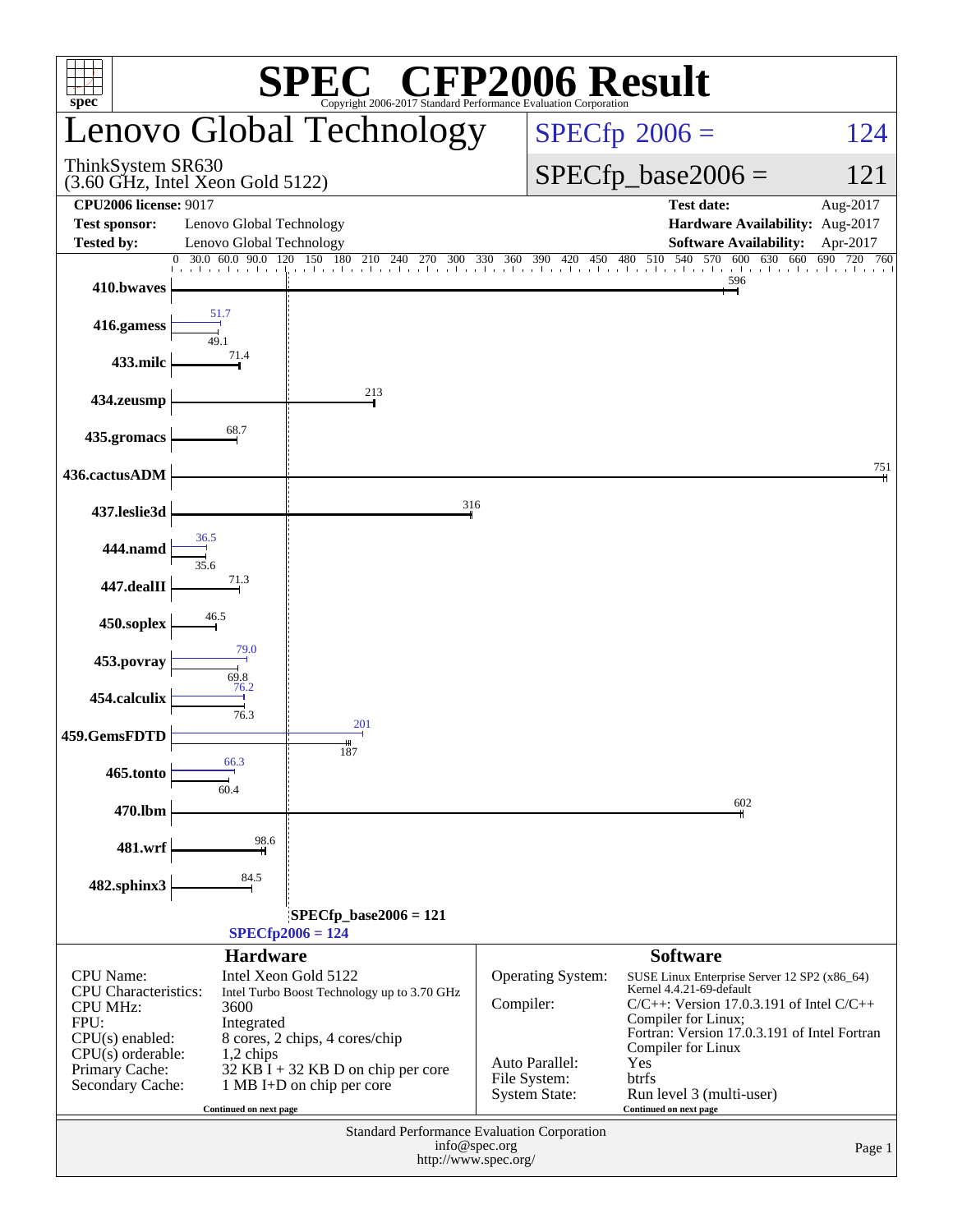

## enovo Global Technology

#### ThinkSystem SR630

(3.60 GHz, Intel Xeon Gold 5122)

#### $SPECfp2006 = 124$  $SPECfp2006 = 124$

#### $SPECfp\_base2006 = 121$

**[CPU2006 license:](http://www.spec.org/auto/cpu2006/Docs/result-fields.html#CPU2006license)** 9017 **[Test date:](http://www.spec.org/auto/cpu2006/Docs/result-fields.html#Testdate)** Aug-2017 **[Test sponsor:](http://www.spec.org/auto/cpu2006/Docs/result-fields.html#Testsponsor)** Lenovo Global Technology **[Hardware Availability:](http://www.spec.org/auto/cpu2006/Docs/result-fields.html#HardwareAvailability)** Aug-2017 **[Tested by:](http://www.spec.org/auto/cpu2006/Docs/result-fields.html#Testedby)** Lenovo Global Technology **[Software Availability:](http://www.spec.org/auto/cpu2006/Docs/result-fields.html#SoftwareAvailability)** Apr-2017 [L3 Cache:](http://www.spec.org/auto/cpu2006/Docs/result-fields.html#L3Cache) 16.5 MB I+D on chip per chip<br>Other Cache: None [Other Cache:](http://www.spec.org/auto/cpu2006/Docs/result-fields.html#OtherCache) [Memory:](http://www.spec.org/auto/cpu2006/Docs/result-fields.html#Memory) 384 GB (24 x 16 GB 2Rx8 PC4-2666V-R) [Disk Subsystem:](http://www.spec.org/auto/cpu2006/Docs/result-fields.html#DiskSubsystem) 1 x 800 GB SAS SSD [Other Hardware:](http://www.spec.org/auto/cpu2006/Docs/result-fields.html#OtherHardware) None [Base Pointers:](http://www.spec.org/auto/cpu2006/Docs/result-fields.html#BasePointers) 64-bit<br>Peak Pointers: 32/64-bit [Peak Pointers:](http://www.spec.org/auto/cpu2006/Docs/result-fields.html#PeakPointers) [Other Software:](http://www.spec.org/auto/cpu2006/Docs/result-fields.html#OtherSoftware) None

**[Results Table](http://www.spec.org/auto/cpu2006/Docs/result-fields.html#ResultsTable)**

| Results Table          |                                                                                                          |              |                |       |                |       |                |              |                |              |                |              |
|------------------------|----------------------------------------------------------------------------------------------------------|--------------|----------------|-------|----------------|-------|----------------|--------------|----------------|--------------|----------------|--------------|
|                        | <b>Base</b>                                                                                              |              |                |       |                |       | <b>Peak</b>    |              |                |              |                |              |
| <b>Benchmark</b>       | <b>Seconds</b>                                                                                           | <b>Ratio</b> | <b>Seconds</b> | Ratio | <b>Seconds</b> | Ratio | <b>Seconds</b> | <b>Ratio</b> | <b>Seconds</b> | <b>Ratio</b> | <b>Seconds</b> | <b>Ratio</b> |
| $410$ .bwayes          | 23.4                                                                                                     | 581          | 22.8           | 596   | 22.8           | 597   | 23.4           | 581          | 22.8           | 596          | 22.8           | 597          |
| 416.gamess             | 399                                                                                                      | 49.1         | 399            | 49.1  | 399            | 49.1  | 379            | 51.7         | 379            | 51.7         | 379            | 51.7         |
| $433$ .milc            | 128                                                                                                      | 71.9         | 130            | 70.9  | 129            | 71.4  | 128            | 71.9         | 130            | 70.9         | 129            | 71.4         |
| 434.zeusmp             | 42.4                                                                                                     | 214          | 42.7           | 213   | 42.8           | 213   | 42.4           | 214          | 42.7           | 213          | 42.8           | 213          |
| 435.gromacs            | 104                                                                                                      | 68.6         | 104            | 68.7  | 104            | 68.8  | 104            | 68.6         | 104            | 68.7         | 104            | 68.8         |
| 436.cactusADM          | 15.9                                                                                                     | 750          | 15.9           | 754   | 15.9           | 751   | 15.9           | 750          | 15.9           | 754          | 15.9           | <u>751</u>   |
| 437.leslie3d           | 29.7                                                                                                     | 317          | 29.7           | 316   | 29.9           | 315   | 29.7           | 317          | 29.7           | 316          | 29.9           | 315          |
| 444.namd               | 225                                                                                                      | 35.6         | 226            | 35.5  | 225            | 35.6  | 220            | 36.5         | 220            | 36.4         | 220            | 36.5         |
| $ 447 \text{.}$ dealII | 160                                                                                                      | 71.3         | 160            | 71.4  | 161            | 71.1  | 160            | 71.3         | 160            | 71.4         | 161            | 71.1         |
| $450$ .soplex          | 180                                                                                                      | 46.5         | 178            | 46.8  | 180            | 46.3  | 180            | 46.5         | 178            | 46.8         | 180            | 46.3         |
| 453.povray             | 76.1                                                                                                     | 69.9         | 76.3           | 69.7  | 76.2           | 69.8  | 67.3           | 79.0         | 67.2           | 79.2         | 67.3           | 79.0         |
| $ 454$ .calculix       | 108                                                                                                      | 76.5         | 108            | 76.3  | 108            | 76.3  | 108            | 76.2         | 108            | 76.2         | 108            | 76.1         |
| 459.GemsFDTD           | 56.8                                                                                                     | 187          | 56.3           | 188   | 57.7           | 184   | 52.7           | 201          | 52.7           | 201          | 52.8           | 201          |
| $465$ .tonto           | 163                                                                                                      | 60.5         | 163            | 60.2  | 163            | 60.4  | 148            | 66.4         | 149            | 66.2         | <u>148</u>     | 66.3         |
| 470.1bm                | 22.8                                                                                                     | 603          | 22.9           | 599   | 22.8           | 602   | 22.8           | 603          | 22.9           | 599          | 22.8           | 602          |
| 481.wrf                | 113                                                                                                      | 98.6         | 112            | 99.3  | 118            | 94.9  | <b>113</b>     | 98.6         | 112            | 99.3         | 118            | 94.9         |
| 482.sphinx3            | 230                                                                                                      | 84.7         | 231            | 84.5  | 232            | 84.1  | 230            | 84.7         | 231            | 84.5         | 232            | 84.1         |
|                        | Results appear in the order in which they were run. Bold underlined text indicates a median measurement. |              |                |       |                |       |                |              |                |              |                |              |

#### **[Operating System Notes](http://www.spec.org/auto/cpu2006/Docs/result-fields.html#OperatingSystemNotes)**

Stack size set to unlimited using "ulimit -s unlimited"

#### **[Platform Notes](http://www.spec.org/auto/cpu2006/Docs/result-fields.html#PlatformNotes)**

BIOS configuration: Choose Operating Mode set to Maximum Performance Hyper-Threading set to Disable LLC dead line alloc set to Disable Sysinfo program /home/cpu2006-1.2-ic17.0u3/config/sysinfo.rev6993 Revision 6993 of 2015-11-06 (b5e8d4b4eb51ed28d7f98696cbe290c1) running on Cable-SPECcpu2017-SUSE12SP2 Wed Aug 2 22:48:34 2017

 This section contains SUT (System Under Test) info as seen by some common utilities. To remove or add to this section, see: Continued on next page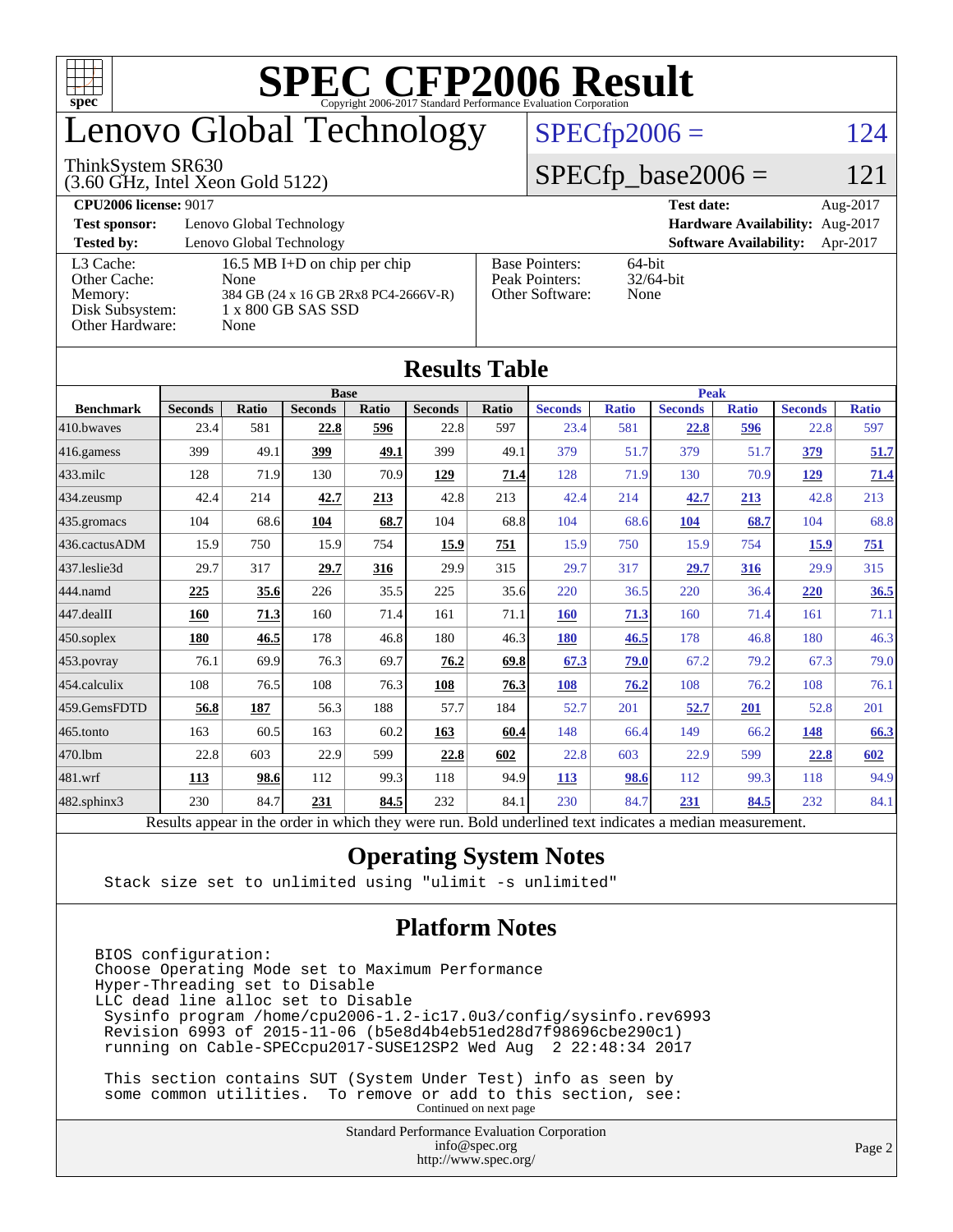

## enovo Global Technology

ThinkSystem SR630

 $SPECTp2006 = 124$ 

(3.60 GHz, Intel Xeon Gold 5122)

 $SPECTp\_base2006 = 121$ 

**[CPU2006 license:](http://www.spec.org/auto/cpu2006/Docs/result-fields.html#CPU2006license)** 9017 **[Test date:](http://www.spec.org/auto/cpu2006/Docs/result-fields.html#Testdate)** Aug-2017

**[Test sponsor:](http://www.spec.org/auto/cpu2006/Docs/result-fields.html#Testsponsor)** Lenovo Global Technology **[Hardware Availability:](http://www.spec.org/auto/cpu2006/Docs/result-fields.html#HardwareAvailability)** Aug-2017 **[Tested by:](http://www.spec.org/auto/cpu2006/Docs/result-fields.html#Testedby)** Lenovo Global Technology **[Software Availability:](http://www.spec.org/auto/cpu2006/Docs/result-fields.html#SoftwareAvailability)** Apr-2017

#### **[Platform Notes \(Continued\)](http://www.spec.org/auto/cpu2006/Docs/result-fields.html#PlatformNotes)**

 <http://www.spec.org/cpu2006/Docs/config.html#sysinfo> From /proc/cpuinfo

```
Standard Performance Evaluation Corporation
                                       info@spec.org
    model name : Intel(R) Xeon(R) Gold 5122 CPU @ 3.60GHz
        2 "physical id"s (chips)
        8 "processors"
     cores, siblings (Caution: counting these is hw and system dependent. The
     following excerpts from /proc/cpuinfo might not be reliable. Use with
     caution.)
        cpu cores : 4
       siblings
        physical 0: cores 1 5 9 13
        physical 1: cores 2 3 4 10
     cache size : 16896 KB
From /proc/meminfo<br>MemTotal:
                     395893396 kB
   HugePages_Total: 0<br>Hugepagesize: 2048 kB
   Hugepagesize:
 From /etc/*release* /etc/*version*
     SuSE-release:
        SUSE Linux Enterprise Server 12 (x86_64)
        VERSION = 12
        PATCHLEVEL = 2
        # This file is deprecated and will be removed in a future service pack or
        release.
        # Please check /etc/os-release for details about this release.
     os-release:
        NAME="SLES"
        VERSION="12-SP2"
        VERSION_ID="12.2"
        PRETTY_NAME="SUSE Linux Enterprise Server 12 SP2"
        ID="sles"
        ANSI_COLOR="0;32"
        CPE_NAME="cpe:/o:suse:sles:12:sp2"
 uname -a:
    Linux Cable-SPECcpu2017-SUSE12SP2 4.4.21-69-default #1 SMP Tue Oct 25
     10:58:20 UTC 2016 (9464f67) x86_64 x86_64 x86_64 GNU/Linux
 run-level 3 Aug 2 22:38
  SPEC is set to: /home/cpu2006-1.2-ic17.0u3
    Filesystem Type Size Used-Avail-Use%-Mounted-on-<br>
/dev/sda2 btrfs 744G 35G 709G 5%-/home
     /dev/sda2 btrfs 744G 35G 709G 5% /home
 Additional information from dmidecode:
     Warning: Use caution when you interpret this section. The 'dmidecode' program
     reads system data which is "intended to allow hardware to be accurately
     determined", but the intent may not be met, as there are frequent changes to
hardware, firmware, and the "DMTF SMBIOS" standard.<br>Continued on next page
```
<http://www.spec.org/>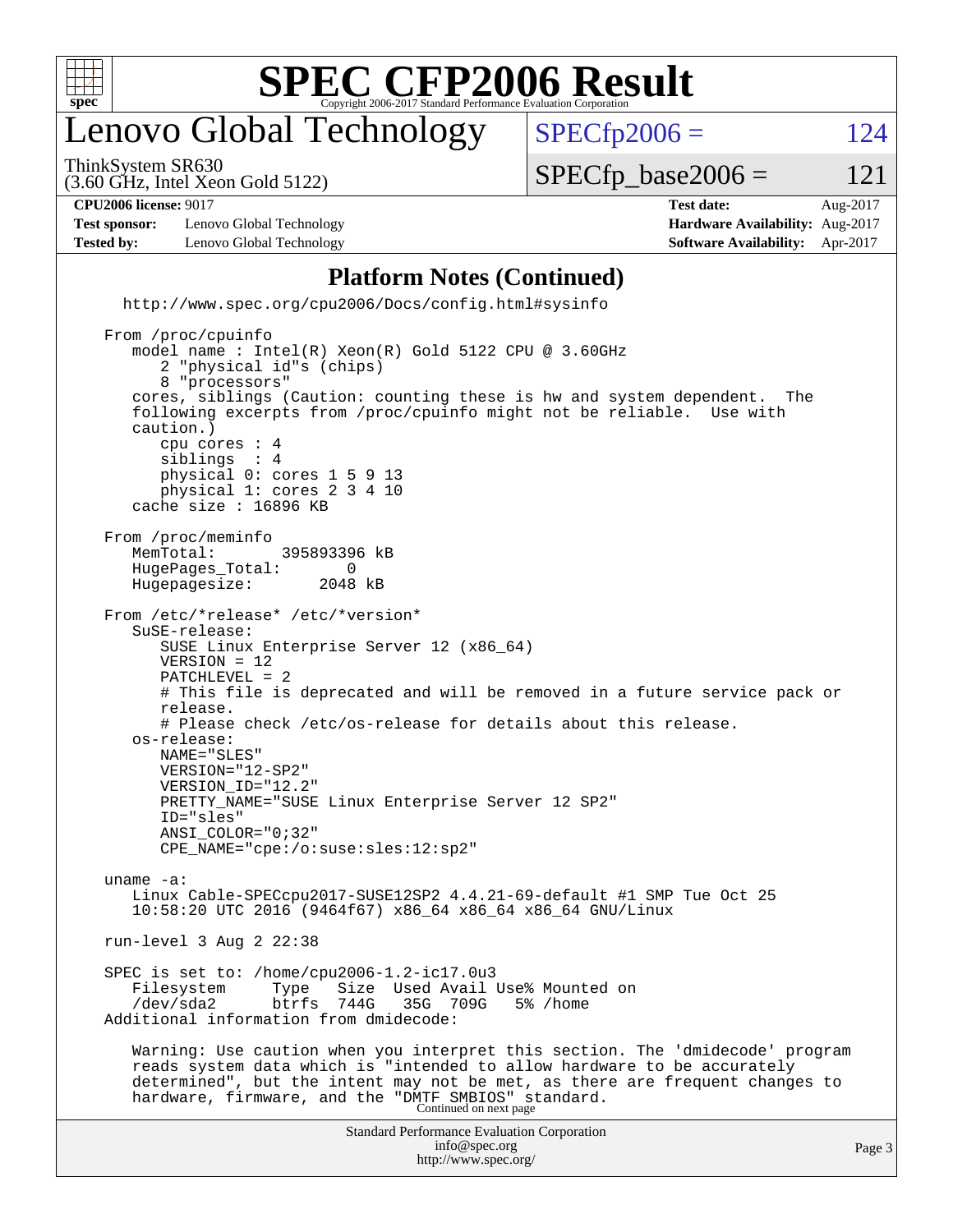

## enovo Global Technology

ThinkSystem SR630

(3.60 GHz, Intel Xeon Gold 5122)

 $SPECfp2006 = 124$  $SPECfp2006 = 124$ 

 $SPECTp\_base2006 = 121$ 

**[Test sponsor:](http://www.spec.org/auto/cpu2006/Docs/result-fields.html#Testsponsor)** Lenovo Global Technology **[Hardware Availability:](http://www.spec.org/auto/cpu2006/Docs/result-fields.html#HardwareAvailability)** Aug-2017 **[Tested by:](http://www.spec.org/auto/cpu2006/Docs/result-fields.html#Testedby)** Lenovo Global Technology **[Software Availability:](http://www.spec.org/auto/cpu2006/Docs/result-fields.html#SoftwareAvailability)** Apr-2017

**[CPU2006 license:](http://www.spec.org/auto/cpu2006/Docs/result-fields.html#CPU2006license)** 9017 **[Test date:](http://www.spec.org/auto/cpu2006/Docs/result-fields.html#Testdate)** Aug-2017

#### **[Platform Notes \(Continued\)](http://www.spec.org/auto/cpu2006/Docs/result-fields.html#PlatformNotes)**

 BIOS Lenovo -[IVE109Q-1.00]- 06/28/2017 Memory: 24x Samsung M393A2K43BB1-CTD 16 GB 2 rank 2666 MHz

(End of data from sysinfo program)

#### **[General Notes](http://www.spec.org/auto/cpu2006/Docs/result-fields.html#GeneralNotes)**

Environment variables set by runspec before the start of the run: KMP\_AFFINITY = "granularity=fine,compact" LD\_LIBRARY\_PATH = "/home/cpu2006-1.2-ic17.0u3/lib/ia32:/home/cpu2006-1.2-ic17.0u3/lib/intel64:/home/cpu2006-1.2-ic17.0u3/sh10.2" OMP\_NUM\_THREADS = "8"

 Binaries compiled on a system with 1x Intel Core i7-4790 CPU + 32GB RAM memory using Redhat Enterprise Linux 7.2 Transparent Huge Pages disabled with: echo never > /sys/kernel/mm/transparent\_hugepage/enabled Filesystem page cache cleared with: shell invocation of 'sync; echo 3 > /proc/sys/vm/drop\_caches' prior to run

#### **[Base Compiler Invocation](http://www.spec.org/auto/cpu2006/Docs/result-fields.html#BaseCompilerInvocation)**

[C benchmarks](http://www.spec.org/auto/cpu2006/Docs/result-fields.html#Cbenchmarks): [icc -m64](http://www.spec.org/cpu2006/results/res2017q4/cpu2006-20170918-49512.flags.html#user_CCbase_intel_icc_64bit_bda6cc9af1fdbb0edc3795bac97ada53)

[C++ benchmarks:](http://www.spec.org/auto/cpu2006/Docs/result-fields.html#CXXbenchmarks) [icpc -m64](http://www.spec.org/cpu2006/results/res2017q4/cpu2006-20170918-49512.flags.html#user_CXXbase_intel_icpc_64bit_fc66a5337ce925472a5c54ad6a0de310)

[Fortran benchmarks](http://www.spec.org/auto/cpu2006/Docs/result-fields.html#Fortranbenchmarks): [ifort -m64](http://www.spec.org/cpu2006/results/res2017q4/cpu2006-20170918-49512.flags.html#user_FCbase_intel_ifort_64bit_ee9d0fb25645d0210d97eb0527dcc06e)

[Benchmarks using both Fortran and C](http://www.spec.org/auto/cpu2006/Docs/result-fields.html#BenchmarksusingbothFortranandC): [icc -m64](http://www.spec.org/cpu2006/results/res2017q4/cpu2006-20170918-49512.flags.html#user_CC_FCbase_intel_icc_64bit_bda6cc9af1fdbb0edc3795bac97ada53) [ifort -m64](http://www.spec.org/cpu2006/results/res2017q4/cpu2006-20170918-49512.flags.html#user_CC_FCbase_intel_ifort_64bit_ee9d0fb25645d0210d97eb0527dcc06e)

### **[Base Portability Flags](http://www.spec.org/auto/cpu2006/Docs/result-fields.html#BasePortabilityFlags)**

 410.bwaves: [-DSPEC\\_CPU\\_LP64](http://www.spec.org/cpu2006/results/res2017q4/cpu2006-20170918-49512.flags.html#suite_basePORTABILITY410_bwaves_DSPEC_CPU_LP64) 416.gamess: [-DSPEC\\_CPU\\_LP64](http://www.spec.org/cpu2006/results/res2017q4/cpu2006-20170918-49512.flags.html#suite_basePORTABILITY416_gamess_DSPEC_CPU_LP64) 433.milc: [-DSPEC\\_CPU\\_LP64](http://www.spec.org/cpu2006/results/res2017q4/cpu2006-20170918-49512.flags.html#suite_basePORTABILITY433_milc_DSPEC_CPU_LP64) 434.zeusmp: [-DSPEC\\_CPU\\_LP64](http://www.spec.org/cpu2006/results/res2017q4/cpu2006-20170918-49512.flags.html#suite_basePORTABILITY434_zeusmp_DSPEC_CPU_LP64) 435.gromacs: [-DSPEC\\_CPU\\_LP64](http://www.spec.org/cpu2006/results/res2017q4/cpu2006-20170918-49512.flags.html#suite_basePORTABILITY435_gromacs_DSPEC_CPU_LP64) [-nofor\\_main](http://www.spec.org/cpu2006/results/res2017q4/cpu2006-20170918-49512.flags.html#user_baseLDPORTABILITY435_gromacs_f-nofor_main) 436.cactusADM: [-DSPEC\\_CPU\\_LP64](http://www.spec.org/cpu2006/results/res2017q4/cpu2006-20170918-49512.flags.html#suite_basePORTABILITY436_cactusADM_DSPEC_CPU_LP64) [-nofor\\_main](http://www.spec.org/cpu2006/results/res2017q4/cpu2006-20170918-49512.flags.html#user_baseLDPORTABILITY436_cactusADM_f-nofor_main) 437.leslie3d: [-DSPEC\\_CPU\\_LP64](http://www.spec.org/cpu2006/results/res2017q4/cpu2006-20170918-49512.flags.html#suite_basePORTABILITY437_leslie3d_DSPEC_CPU_LP64) 444.namd: [-DSPEC\\_CPU\\_LP64](http://www.spec.org/cpu2006/results/res2017q4/cpu2006-20170918-49512.flags.html#suite_basePORTABILITY444_namd_DSPEC_CPU_LP64) 447.dealII: [-DSPEC\\_CPU\\_LP64](http://www.spec.org/cpu2006/results/res2017q4/cpu2006-20170918-49512.flags.html#suite_basePORTABILITY447_dealII_DSPEC_CPU_LP64)

Continued on next page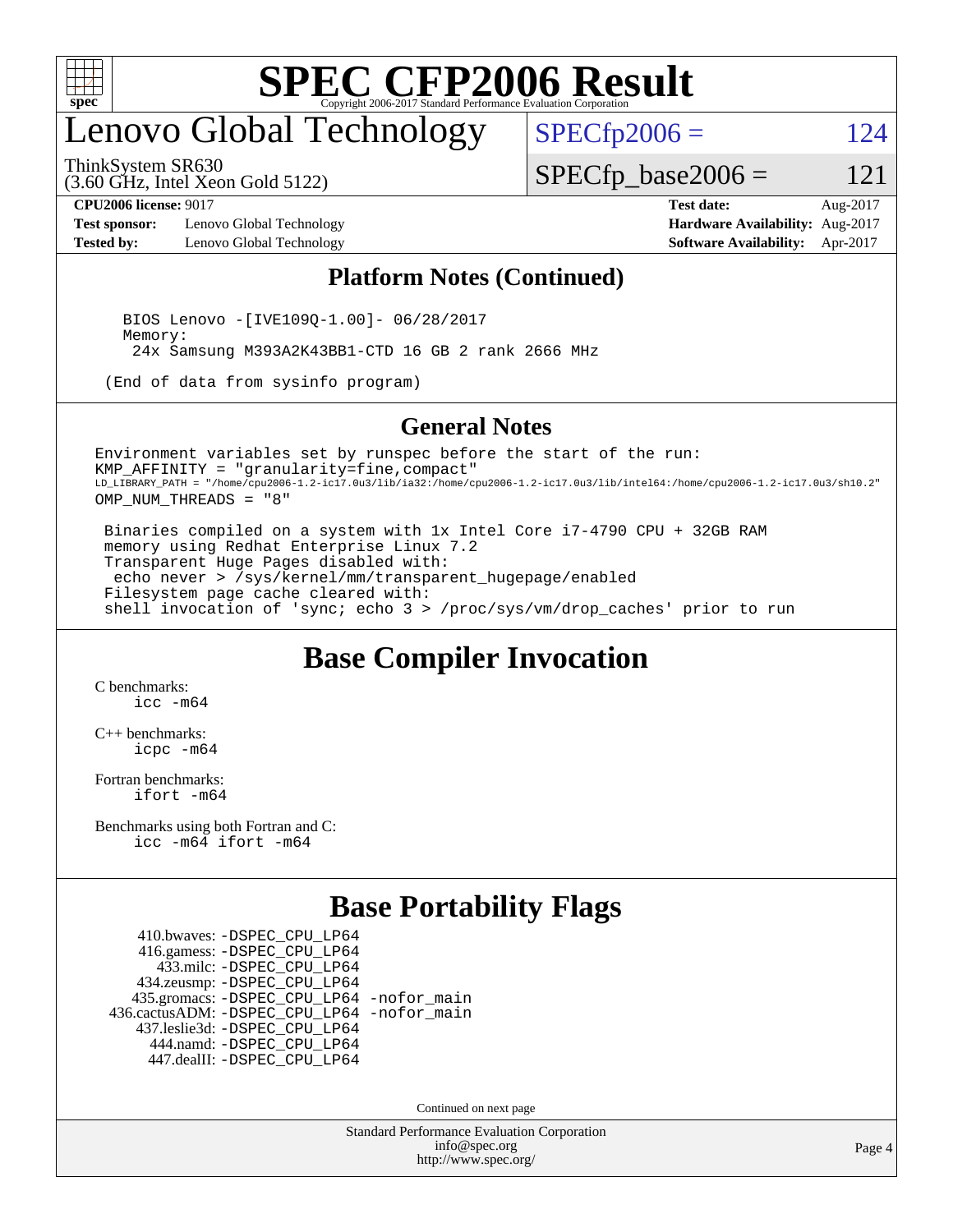

## enovo Global Technology

ThinkSystem SR630

(3.60 GHz, Intel Xeon Gold 5122)

 $SPECTp2006 = 124$ 

 $SPECTp\_base2006 = 121$ 

**[Test sponsor:](http://www.spec.org/auto/cpu2006/Docs/result-fields.html#Testsponsor)** Lenovo Global Technology **[Hardware Availability:](http://www.spec.org/auto/cpu2006/Docs/result-fields.html#HardwareAvailability)** Aug-2017

**[CPU2006 license:](http://www.spec.org/auto/cpu2006/Docs/result-fields.html#CPU2006license)** 9017 **[Test date:](http://www.spec.org/auto/cpu2006/Docs/result-fields.html#Testdate)** Aug-2017 **[Tested by:](http://www.spec.org/auto/cpu2006/Docs/result-fields.html#Testedby)** Lenovo Global Technology **[Software Availability:](http://www.spec.org/auto/cpu2006/Docs/result-fields.html#SoftwareAvailability)** Apr-2017

### **[Base Portability Flags \(Continued\)](http://www.spec.org/auto/cpu2006/Docs/result-fields.html#BasePortabilityFlags)**

 450.soplex: [-DSPEC\\_CPU\\_LP64](http://www.spec.org/cpu2006/results/res2017q4/cpu2006-20170918-49512.flags.html#suite_basePORTABILITY450_soplex_DSPEC_CPU_LP64) 453.povray: [-DSPEC\\_CPU\\_LP64](http://www.spec.org/cpu2006/results/res2017q4/cpu2006-20170918-49512.flags.html#suite_basePORTABILITY453_povray_DSPEC_CPU_LP64) 454.calculix: [-DSPEC\\_CPU\\_LP64](http://www.spec.org/cpu2006/results/res2017q4/cpu2006-20170918-49512.flags.html#suite_basePORTABILITY454_calculix_DSPEC_CPU_LP64) [-nofor\\_main](http://www.spec.org/cpu2006/results/res2017q4/cpu2006-20170918-49512.flags.html#user_baseLDPORTABILITY454_calculix_f-nofor_main) 459.GemsFDTD: [-DSPEC\\_CPU\\_LP64](http://www.spec.org/cpu2006/results/res2017q4/cpu2006-20170918-49512.flags.html#suite_basePORTABILITY459_GemsFDTD_DSPEC_CPU_LP64) 465.tonto: [-DSPEC\\_CPU\\_LP64](http://www.spec.org/cpu2006/results/res2017q4/cpu2006-20170918-49512.flags.html#suite_basePORTABILITY465_tonto_DSPEC_CPU_LP64) 470.lbm: [-DSPEC\\_CPU\\_LP64](http://www.spec.org/cpu2006/results/res2017q4/cpu2006-20170918-49512.flags.html#suite_basePORTABILITY470_lbm_DSPEC_CPU_LP64) 482.sphinx3: [-DSPEC\\_CPU\\_LP64](http://www.spec.org/cpu2006/results/res2017q4/cpu2006-20170918-49512.flags.html#suite_basePORTABILITY482_sphinx3_DSPEC_CPU_LP64)

481.wrf: [-DSPEC\\_CPU\\_LP64](http://www.spec.org/cpu2006/results/res2017q4/cpu2006-20170918-49512.flags.html#suite_basePORTABILITY481_wrf_DSPEC_CPU_LP64) [-DSPEC\\_CPU\\_CASE\\_FLAG](http://www.spec.org/cpu2006/results/res2017q4/cpu2006-20170918-49512.flags.html#b481.wrf_baseCPORTABILITY_DSPEC_CPU_CASE_FLAG) [-DSPEC\\_CPU\\_LINUX](http://www.spec.org/cpu2006/results/res2017q4/cpu2006-20170918-49512.flags.html#b481.wrf_baseCPORTABILITY_DSPEC_CPU_LINUX)

#### **[Base Optimization Flags](http://www.spec.org/auto/cpu2006/Docs/result-fields.html#BaseOptimizationFlags)**

[C benchmarks](http://www.spec.org/auto/cpu2006/Docs/result-fields.html#Cbenchmarks): [-xCORE-AVX2](http://www.spec.org/cpu2006/results/res2017q4/cpu2006-20170918-49512.flags.html#user_CCbase_f-xCORE-AVX2) [-ipo](http://www.spec.org/cpu2006/results/res2017q4/cpu2006-20170918-49512.flags.html#user_CCbase_f-ipo) [-O3](http://www.spec.org/cpu2006/results/res2017q4/cpu2006-20170918-49512.flags.html#user_CCbase_f-O3) [-no-prec-div](http://www.spec.org/cpu2006/results/res2017q4/cpu2006-20170918-49512.flags.html#user_CCbase_f-no-prec-div) [-parallel](http://www.spec.org/cpu2006/results/res2017q4/cpu2006-20170918-49512.flags.html#user_CCbase_f-parallel) [-qopt-prefetch](http://www.spec.org/cpu2006/results/res2017q4/cpu2006-20170918-49512.flags.html#user_CCbase_f-qopt-prefetch)

[C++ benchmarks:](http://www.spec.org/auto/cpu2006/Docs/result-fields.html#CXXbenchmarks)

[-xCORE-AVX2](http://www.spec.org/cpu2006/results/res2017q4/cpu2006-20170918-49512.flags.html#user_CXXbase_f-xCORE-AVX2) [-ipo](http://www.spec.org/cpu2006/results/res2017q4/cpu2006-20170918-49512.flags.html#user_CXXbase_f-ipo) [-O3](http://www.spec.org/cpu2006/results/res2017q4/cpu2006-20170918-49512.flags.html#user_CXXbase_f-O3) [-no-prec-div](http://www.spec.org/cpu2006/results/res2017q4/cpu2006-20170918-49512.flags.html#user_CXXbase_f-no-prec-div) [-qopt-prefetch](http://www.spec.org/cpu2006/results/res2017q4/cpu2006-20170918-49512.flags.html#user_CXXbase_f-qopt-prefetch)

[Fortran benchmarks](http://www.spec.org/auto/cpu2006/Docs/result-fields.html#Fortranbenchmarks):

[-xCORE-AVX2](http://www.spec.org/cpu2006/results/res2017q4/cpu2006-20170918-49512.flags.html#user_FCbase_f-xCORE-AVX2) [-ipo](http://www.spec.org/cpu2006/results/res2017q4/cpu2006-20170918-49512.flags.html#user_FCbase_f-ipo) [-O3](http://www.spec.org/cpu2006/results/res2017q4/cpu2006-20170918-49512.flags.html#user_FCbase_f-O3) [-no-prec-div](http://www.spec.org/cpu2006/results/res2017q4/cpu2006-20170918-49512.flags.html#user_FCbase_f-no-prec-div) [-parallel](http://www.spec.org/cpu2006/results/res2017q4/cpu2006-20170918-49512.flags.html#user_FCbase_f-parallel) [-qopt-prefetch](http://www.spec.org/cpu2006/results/res2017q4/cpu2006-20170918-49512.flags.html#user_FCbase_f-qopt-prefetch)

[Benchmarks using both Fortran and C](http://www.spec.org/auto/cpu2006/Docs/result-fields.html#BenchmarksusingbothFortranandC): [-xCORE-AVX2](http://www.spec.org/cpu2006/results/res2017q4/cpu2006-20170918-49512.flags.html#user_CC_FCbase_f-xCORE-AVX2) [-ipo](http://www.spec.org/cpu2006/results/res2017q4/cpu2006-20170918-49512.flags.html#user_CC_FCbase_f-ipo) [-O3](http://www.spec.org/cpu2006/results/res2017q4/cpu2006-20170918-49512.flags.html#user_CC_FCbase_f-O3) [-no-prec-div](http://www.spec.org/cpu2006/results/res2017q4/cpu2006-20170918-49512.flags.html#user_CC_FCbase_f-no-prec-div) [-parallel](http://www.spec.org/cpu2006/results/res2017q4/cpu2006-20170918-49512.flags.html#user_CC_FCbase_f-parallel) [-qopt-prefetch](http://www.spec.org/cpu2006/results/res2017q4/cpu2006-20170918-49512.flags.html#user_CC_FCbase_f-qopt-prefetch)

#### **[Peak Compiler Invocation](http://www.spec.org/auto/cpu2006/Docs/result-fields.html#PeakCompilerInvocation)**

[C benchmarks](http://www.spec.org/auto/cpu2006/Docs/result-fields.html#Cbenchmarks): [icc -m64](http://www.spec.org/cpu2006/results/res2017q4/cpu2006-20170918-49512.flags.html#user_CCpeak_intel_icc_64bit_bda6cc9af1fdbb0edc3795bac97ada53)

[C++ benchmarks:](http://www.spec.org/auto/cpu2006/Docs/result-fields.html#CXXbenchmarks) [icpc -m64](http://www.spec.org/cpu2006/results/res2017q4/cpu2006-20170918-49512.flags.html#user_CXXpeak_intel_icpc_64bit_fc66a5337ce925472a5c54ad6a0de310)

[Fortran benchmarks](http://www.spec.org/auto/cpu2006/Docs/result-fields.html#Fortranbenchmarks): [ifort -m64](http://www.spec.org/cpu2006/results/res2017q4/cpu2006-20170918-49512.flags.html#user_FCpeak_intel_ifort_64bit_ee9d0fb25645d0210d97eb0527dcc06e)

[Benchmarks using both Fortran and C](http://www.spec.org/auto/cpu2006/Docs/result-fields.html#BenchmarksusingbothFortranandC): [icc -m64](http://www.spec.org/cpu2006/results/res2017q4/cpu2006-20170918-49512.flags.html#user_CC_FCpeak_intel_icc_64bit_bda6cc9af1fdbb0edc3795bac97ada53) [ifort -m64](http://www.spec.org/cpu2006/results/res2017q4/cpu2006-20170918-49512.flags.html#user_CC_FCpeak_intel_ifort_64bit_ee9d0fb25645d0210d97eb0527dcc06e)

### **[Peak Portability Flags](http://www.spec.org/auto/cpu2006/Docs/result-fields.html#PeakPortabilityFlags)**

Same as Base Portability Flags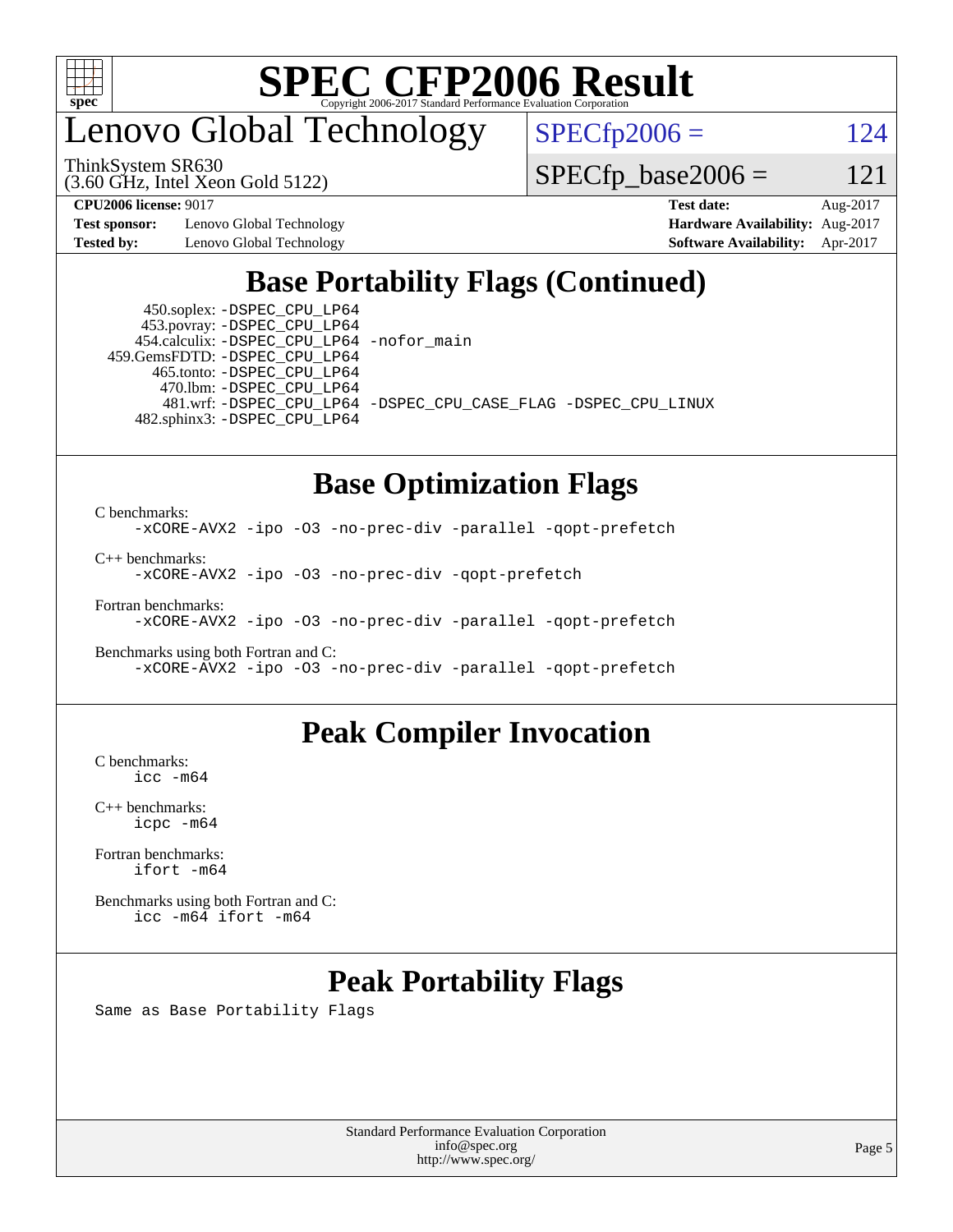

## enovo Global Technology

ThinkSystem SR630

(3.60 GHz, Intel Xeon Gold 5122)

**[Test sponsor:](http://www.spec.org/auto/cpu2006/Docs/result-fields.html#Testsponsor)** Lenovo Global Technology **[Hardware Availability:](http://www.spec.org/auto/cpu2006/Docs/result-fields.html#HardwareAvailability)** Aug-2017 **[Tested by:](http://www.spec.org/auto/cpu2006/Docs/result-fields.html#Testedby)** Lenovo Global Technology **[Software Availability:](http://www.spec.org/auto/cpu2006/Docs/result-fields.html#SoftwareAvailability)** Apr-2017

 $SPECTp2006 = 124$ 

 $SPECTp\_base2006 = 121$ 

**[CPU2006 license:](http://www.spec.org/auto/cpu2006/Docs/result-fields.html#CPU2006license)** 9017 **[Test date:](http://www.spec.org/auto/cpu2006/Docs/result-fields.html#Testdate)** Aug-2017

### **[Peak Optimization Flags](http://www.spec.org/auto/cpu2006/Docs/result-fields.html#PeakOptimizationFlags)**

[C benchmarks](http://www.spec.org/auto/cpu2006/Docs/result-fields.html#Cbenchmarks):

433.milc: basepeak = yes

 $470.$ lbm: basepeak = yes

 $482$ .sphinx3: basepeak = yes

[C++ benchmarks:](http://www.spec.org/auto/cpu2006/Docs/result-fields.html#CXXbenchmarks)

 444.namd: [-prof-gen](http://www.spec.org/cpu2006/results/res2017q4/cpu2006-20170918-49512.flags.html#user_peakPASS1_CXXFLAGSPASS1_LDFLAGS444_namd_prof_gen_e43856698f6ca7b7e442dfd80e94a8fc)(pass 1) [-prof-use](http://www.spec.org/cpu2006/results/res2017q4/cpu2006-20170918-49512.flags.html#user_peakPASS2_CXXFLAGSPASS2_LDFLAGS444_namd_prof_use_bccf7792157ff70d64e32fe3e1250b55)(pass 2) [-xCORE-AVX2](http://www.spec.org/cpu2006/results/res2017q4/cpu2006-20170918-49512.flags.html#user_peakPASS2_CXXFLAGSPASS2_LDFLAGS444_namd_f-xCORE-AVX2)(pass 2)  $-par-num-threads=1(pass 1) -ipo(pass 2) -O3(pass 2)$  $-par-num-threads=1(pass 1) -ipo(pass 2) -O3(pass 2)$  $-par-num-threads=1(pass 1) -ipo(pass 2) -O3(pass 2)$  $-par-num-threads=1(pass 1) -ipo(pass 2) -O3(pass 2)$  $-par-num-threads=1(pass 1) -ipo(pass 2) -O3(pass 2)$  $-par-num-threads=1(pass 1) -ipo(pass 2) -O3(pass 2)$ [-no-prec-div](http://www.spec.org/cpu2006/results/res2017q4/cpu2006-20170918-49512.flags.html#user_peakPASS2_CXXFLAGSPASS2_LDFLAGS444_namd_f-no-prec-div)(pass 2) [-fno-alias](http://www.spec.org/cpu2006/results/res2017q4/cpu2006-20170918-49512.flags.html#user_peakCXXOPTIMIZEOPTIMIZE444_namd_f-no-alias_694e77f6c5a51e658e82ccff53a9e63a) [-auto-ilp32](http://www.spec.org/cpu2006/results/res2017q4/cpu2006-20170918-49512.flags.html#user_peakCXXOPTIMIZE444_namd_f-auto-ilp32)

447.dealII: basepeak = yes

 $450$ .soplex: basepeak = yes

```
 453.povray: -prof-gen(pass 1) -prof-use(pass 2) -xCORE-AVX2(pass 2)
         -par-num-threads=1-ipo-O3(pass 2)-no-prec-div(pass 2) -unroll4 -ansi-alias
```
[Fortran benchmarks](http://www.spec.org/auto/cpu2006/Docs/result-fields.html#Fortranbenchmarks):

 $410.bwaves: basepeak = yes$ 

 416.gamess: [-prof-gen](http://www.spec.org/cpu2006/results/res2017q4/cpu2006-20170918-49512.flags.html#user_peakPASS1_FFLAGSPASS1_LDFLAGS416_gamess_prof_gen_e43856698f6ca7b7e442dfd80e94a8fc)(pass 1) [-prof-use](http://www.spec.org/cpu2006/results/res2017q4/cpu2006-20170918-49512.flags.html#user_peakPASS2_FFLAGSPASS2_LDFLAGS416_gamess_prof_use_bccf7792157ff70d64e32fe3e1250b55)(pass 2) [-xCORE-AVX2](http://www.spec.org/cpu2006/results/res2017q4/cpu2006-20170918-49512.flags.html#user_peakPASS2_FFLAGSPASS2_LDFLAGS416_gamess_f-xCORE-AVX2)(pass 2)  $-par-num-threads=1(pass 1) -ipo(pass 2) -O3(pass 2)$  $-par-num-threads=1(pass 1) -ipo(pass 2) -O3(pass 2)$  $-par-num-threads=1(pass 1) -ipo(pass 2) -O3(pass 2)$  $-par-num-threads=1(pass 1) -ipo(pass 2) -O3(pass 2)$  $-par-num-threads=1(pass 1) -ipo(pass 2) -O3(pass 2)$  $-par-num-threads=1(pass 1) -ipo(pass 2) -O3(pass 2)$ [-no-prec-div](http://www.spec.org/cpu2006/results/res2017q4/cpu2006-20170918-49512.flags.html#user_peakPASS2_FFLAGSPASS2_LDFLAGS416_gamess_f-no-prec-div)(pass 2) [-unroll2](http://www.spec.org/cpu2006/results/res2017q4/cpu2006-20170918-49512.flags.html#user_peakOPTIMIZE416_gamess_f-unroll_784dae83bebfb236979b41d2422d7ec2) [-inline-level=0](http://www.spec.org/cpu2006/results/res2017q4/cpu2006-20170918-49512.flags.html#user_peakOPTIMIZE416_gamess_f-inline-level_318d07a09274ad25e8d15dbfaa68ba50) [-scalar-rep-](http://www.spec.org/cpu2006/results/res2017q4/cpu2006-20170918-49512.flags.html#user_peakOPTIMIZE416_gamess_f-disablescalarrep_abbcad04450fb118e4809c81d83c8a1d)

 $434$ .zeusmp: basepeak = yes

437.leslie3d: basepeak = yes

```
 459.GemsFDTD: -prof-gen(pass 1) -prof-use(pass 2) -xCORE-AVX2(pass 2)
            -par-num-threads=1-ipo-O3(pass 2)-no-prec-div(pass 2) -unroll2 -inline-level=0
            -qopt-prefetch -parallel
```
 465.tonto: [-prof-gen](http://www.spec.org/cpu2006/results/res2017q4/cpu2006-20170918-49512.flags.html#user_peakPASS1_FFLAGSPASS1_LDFLAGS465_tonto_prof_gen_e43856698f6ca7b7e442dfd80e94a8fc)(pass 1) [-prof-use](http://www.spec.org/cpu2006/results/res2017q4/cpu2006-20170918-49512.flags.html#user_peakPASS2_FFLAGSPASS2_LDFLAGS465_tonto_prof_use_bccf7792157ff70d64e32fe3e1250b55)(pass 2) [-xCORE-AVX2](http://www.spec.org/cpu2006/results/res2017q4/cpu2006-20170918-49512.flags.html#user_peakPASS2_FFLAGSPASS2_LDFLAGS465_tonto_f-xCORE-AVX2)(pass 2)  $-par-num-threads=1(pass 1) -ipo(pass 2) -O3(pass 2)$  $-par-num-threads=1(pass 1) -ipo(pass 2) -O3(pass 2)$  $-par-num-threads=1(pass 1) -ipo(pass 2) -O3(pass 2)$  $-par-num-threads=1(pass 1) -ipo(pass 2) -O3(pass 2)$  $-par-num-threads=1(pass 1) -ipo(pass 2) -O3(pass 2)$  $-par-num-threads=1(pass 1) -ipo(pass 2) -O3(pass 2)$ [-no-prec-div](http://www.spec.org/cpu2006/results/res2017q4/cpu2006-20170918-49512.flags.html#user_peakPASS2_FFLAGSPASS2_LDFLAGS465_tonto_f-no-prec-div)(pass 2) [-inline-calloc](http://www.spec.org/cpu2006/results/res2017q4/cpu2006-20170918-49512.flags.html#user_peakOPTIMIZE465_tonto_f-inline-calloc) [-qopt-malloc-options=3](http://www.spec.org/cpu2006/results/res2017q4/cpu2006-20170918-49512.flags.html#user_peakOPTIMIZE465_tonto_f-qopt-malloc-options_0fcb435012e78f27d57f473818e45fe4) [-auto](http://www.spec.org/cpu2006/results/res2017q4/cpu2006-20170918-49512.flags.html#user_peakOPTIMIZE465_tonto_f-auto) [-unroll4](http://www.spec.org/cpu2006/results/res2017q4/cpu2006-20170918-49512.flags.html#user_peakOPTIMIZE465_tonto_f-unroll_4e5e4ed65b7fd20bdcd365bec371b81f)

[Benchmarks using both Fortran and C](http://www.spec.org/auto/cpu2006/Docs/result-fields.html#BenchmarksusingbothFortranandC):

435.gromacs: basepeak = yes

 $436.cactusADM:basepeak = yes$ 

Continued on next page

| <b>Standard Performance Evaluation Corporation</b> |
|----------------------------------------------------|
| info@spec.org                                      |
| http://www.spec.org/                               |